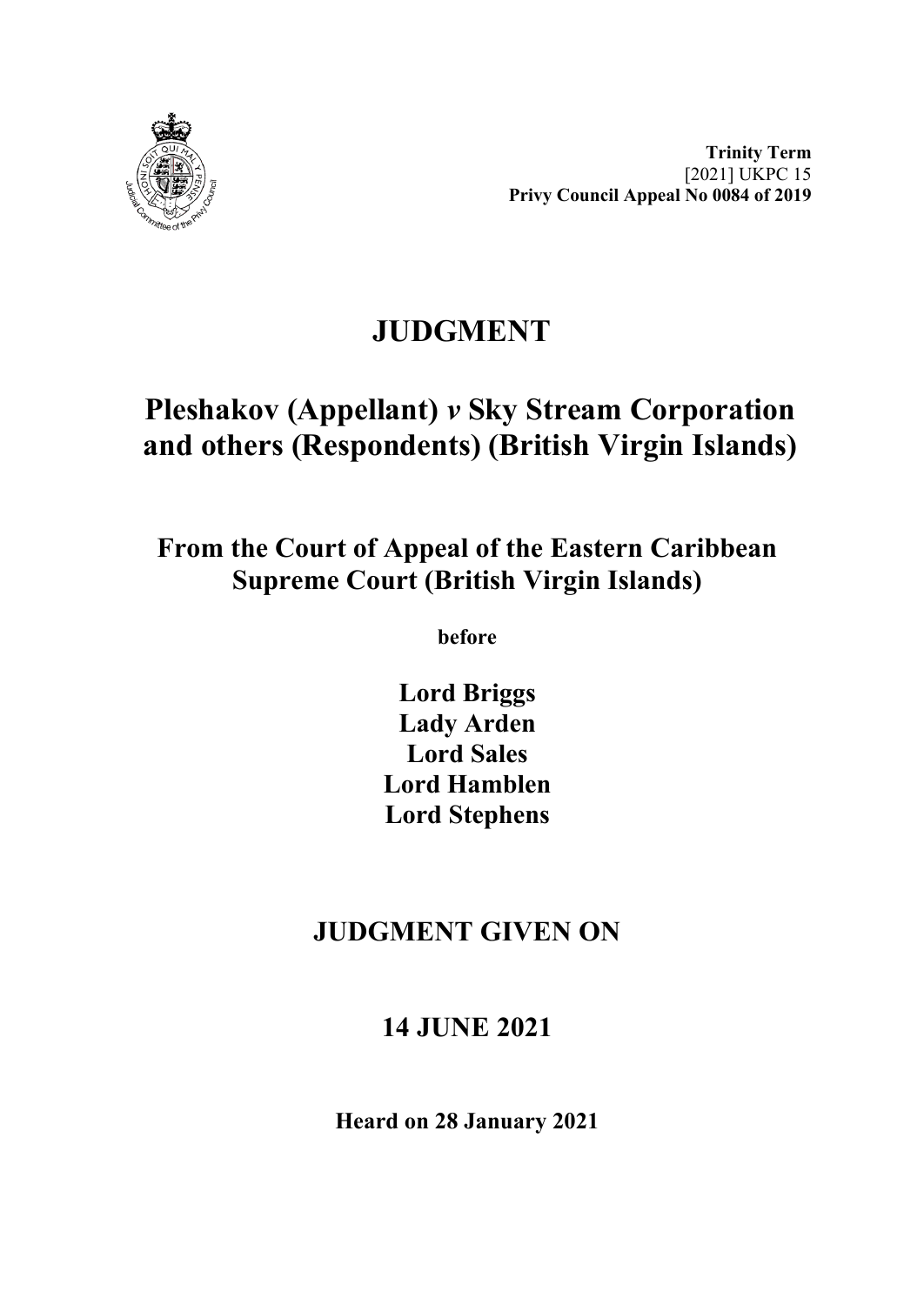Appellant<br>Robert Levy QC<br>Daniel Warents<br>Oliver Clifton (Instructed by Blake Morgan LLP (Oxford) )

*Appellant Respondents* Robert Levy QC Barbara Dohmann QC Barnaby Ratan<br>Barnaby Lowe (Instructed by GSC Solicitors LLP )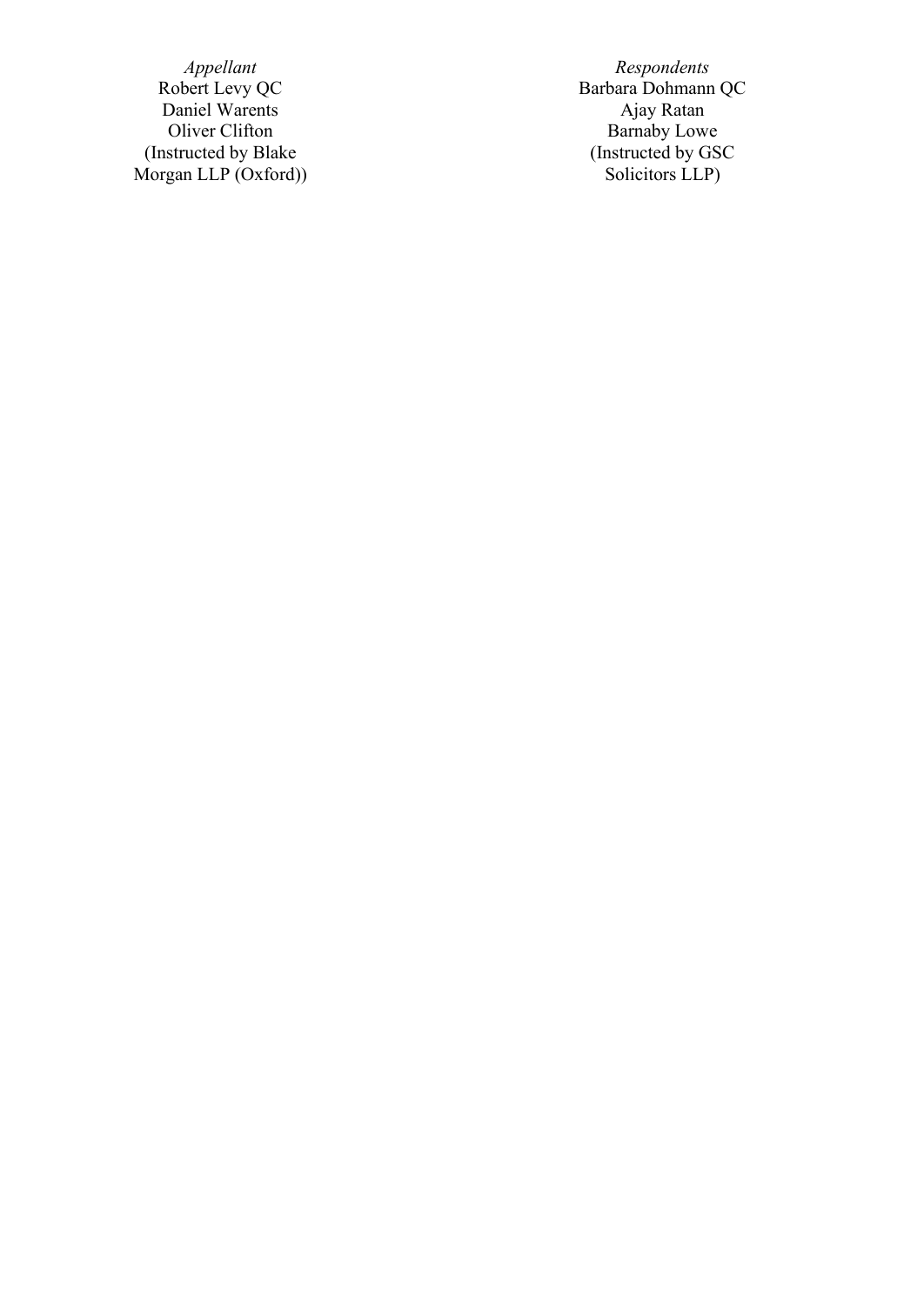### **LORD SALES:**

1. This case is concerned with questions of trust law in respect of the beneficial ownership of the shares in the first respondent ("SSC") and the proper approach for an appellate court in deciding whether to overturn findings by a judge at first instance.

2. This is an appeal from the decision of the Eastern Caribbean Court of Appeal which allowed an appeal against the decision of Bannister J ("the judge"). The judge had found that the appellant ("Mr Pleshakov") was the beneficial owner of the shares in SSC, which were registered as to 50% in the name of the second respondent ("Mr Linkov") and as to 50% in the name of the third respondent ("Ms Kazantseva"). SSC played no part in the appeal, so I will refer to Mr Linkov and Ms Kazantseva together as "the respondents". Mr Pleshakov submits that the Court of Appeal was wrong to overturn the decision of the judge and to dismiss Mr Pleshakov's case as to the beneficial ownership of the shares.

#### *The factual background*

3. Mr Pleshakov is a prominent Russian businessman. In 1990 he was behind the foundation of a Russian company, Transaero Airlines OJSC ("Transaero"), which carried on business providing air travel from the Russian Federation. Mr Pleshakov was the Chairman and Chief Executive Officer of Transaero and, together with members of his family, held a significant shareholding in it.

4. The judge found that since at least 2005 Mr Pleshakov has had as one of his aims the achievement of direct or indirect shareholder control of Transaero. In 2005 he held, directly or indirectly, about 32% of Transaero's shares and members of his family held about a further 11%. At that time, a group of companies under the control of another prominent Russian businessman, the late Boris Berezovsky, and his associates ("the Berezovsky Group") held about 43% of Transaero's shares.

5. Mr Linkov is a Russian advocate, now resident in Germany. At the material time he was practising as senior partner in the Russian law firm Linkov and Partners. From about 1998, Mr Linkov had been a friend and business associate of Mr Pleshakov.

6. Ms Kazantseva is also a lawyer and partner in Linkov and Partners. She started work with the firm in 2002 and became a partner in 2004. In 2012 she married Mr Linkov.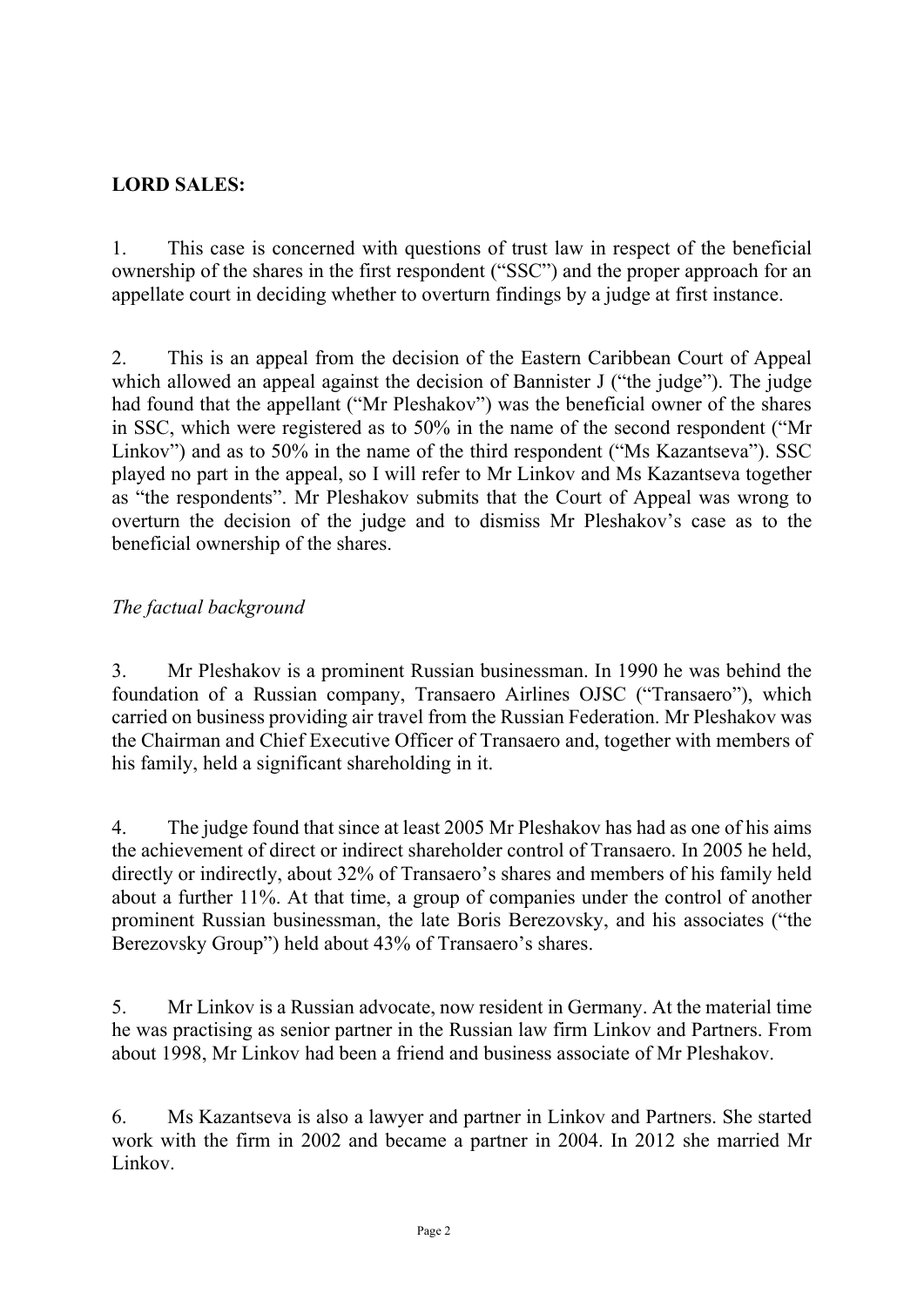7. According to Mr Pleshakov, in late 2005 or early 2006 he caused arrangements to be entered into for the purchase of the Berezovsky Group's shareholding in Transaero. The precise details of this transaction were not clarified at trial, but the judge found that Mr Pleshakov did arrange for the transfer of 19.99% of the shares in Transaero to SSC on 31 March 2006.

8. The respondents arranged for SSC to be incorporated in the British Virgin Islands on 14 December 2005. It has an authorised share capital of 50,000 shares of US\$1 each. Upon its formation, half those shares were allotted to Mr Linkov and the other half to Ms Kazantseva. They were also appointed as SSC's directors. They remained its only directors until 27 December 2010, when Mr Pleshakov and his daughter Tatiana were appointed in addition. But the Pleshakovs were removed by members' resolution on 30 March 2013, leaving Mr Linkov and Ms Kazantseva as the only directors.

9. The present dispute concerns the circumstances in which SSC was incorporated and the beneficial ownership of the shares in SSC at the time they were first allotted to Mr Linkov and Ms Kazantseva. The respondents raise an issue regarding the nature of Mr Pleshakov's case about this, so it is necessary to say something about the pleadings. Mr Pleshakov's case is that SSC was set up on his instructions and for his benefit and that the shares in it are beneficially owned by him. In his claim form issued in August 2013 he claimed declarations against the respondents that the shares in SSC registered in their names "are held on trust for [Mr Pleshakov] absolutely". Such declarations were also set out in the relief sought in Mr Pleshakov's Statement of Claim.

10. In paragraph 5 of the Statement of Claim, Mr Pleshakov pleaded that at meetings between Mr Linkov and himself in Moscow in late 2005 Mr Linkov advised him that if the effect of acquisition of the Berezovsky Group shares in Transaero were that he held more than 50% of the shares in that company he would be required to make a bid to acquire all of its shares held by other shareholders as well; that this could be avoided if part of the Berezovsky Group shares in Transaero were held on Mr Pleshakov's behalf by a newly formed investment company, the shares in which were held on Mr Pleshakov's behalf but were not registered in his name; and that Mr Linkov was willing, if instructed by Mr Pleshakov, to take the steps necessary to put this arrangement in place and, together with Ms Kazantseva, to hold the shares in the investment company on behalf of Mr Pleshakov and to act as its directors. At paragraph 7, Mr Pleshakov pleaded that on his instructions Mr Linkov caused SSC to be incorporated for this purpose, with the shares held in the names of the respondents.

11. In paragraph 6 of his Statement of Claim, Mr Pleshakov also pleaded an agreement between himself and Mr Linkov and Ms Kazantseva according to which, in consideration for them agreeing to act as nominee shareholders and directors of SSC, he agreed to pay each of them a monthly salary of  $\epsilon$ 4,000.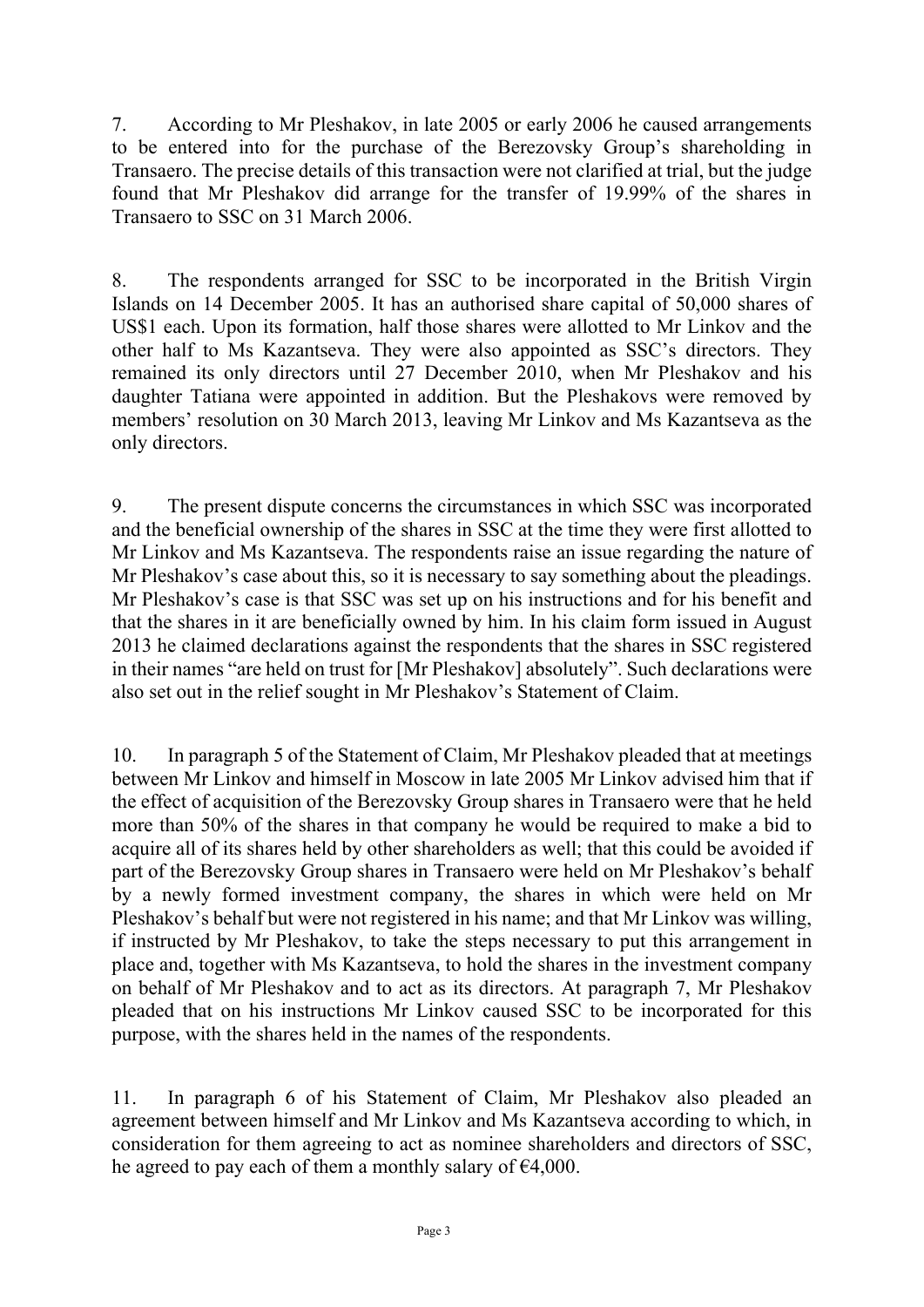12. The respondents denied that SSC was incorporated on Mr Pleshakov's instructions or for the purpose pleaded by him. Their case is that they set up SSC to be beneficially owned by themselves. They say that Mr Pleshakov negotiated the acquisition of the 19.99% shareholding in Transaero on behalf of SSC, pursuant to a power of attorney from SSC and a board resolution of SSC dated 3 January 2006.

13. In support of his case, Mr Pleshakov relies on a Deed of Trust of the shares in SSC dated 28 December 2005 signed by the respondents as settlors, naming Mr Pleshakov as trustee, which they gave him in blank form with space for the name of the beneficiary or beneficiaries to be filled in ("the Deed of Trust"). Mr Pleshakov maintains that the Deed of Trust and the share certificates issued by SSC in the names of the respondents were provided to him as evidence of, and assurance for, the fact that the respondents held the SSC shares on trust for him. The respondents admit signing the Deed of Trust but say that it was not effective to create a trust of the SSC shares and that its purpose was to enable Mr Pleshakov to continue to act for SSC should the power of attorney not be renewed after the expiry of its three year term. The respondents admitted that they provided the SSC share certificates to Mr Pleshakov, but only for the same purpose and in order for them to be translated into Russian and notarised. They point out that the shares are not bearer shares so possession of them does not carry any rights in relation to them.

14. The respondents' case at trial was that Mr Pleshakov provided them with an opportunity to acquire the shareholding in Transaero at a favourable price by way of belated remuneration for their having acted unpaid for Transaero in litigation in 2003/4 which threatened its existence. They set up SSC as the vehicle for them to acquire this shareholding and they themselves paid the costs of incorporation in the sum of US\$1,000, provided by Ms Kazantseva. The Transaero shareholding was acquired by SSC from a company called Housecroft Holdings Ltd ("Housecroft") at a price of US\$55,000 using funds provided by Mr Linkov. The respondents did not admit that Housecroft was associated with the Berezovsky Group. They said that the money for the purchase price and the costs of incorporation had not been reimbursed by Mr Pleshakov.

15. Against this, Mr Pleshakov said that the respondents had been reimbursed these costs out of large sums in cash given by him to Mr Linkov from time to time and out of a monthly salary paid to them by SSC using the proceeds from sales of parcels of Transaero shares carried out at his direction from time to time. Mr Pleshakov also relied on the fact that all sales of the Transaero shares owned by SSC had taken place on his instructions, including on one occasion at a heavily discounted price to an associate of his which he agreed as a favour to that associate. These points were disputed by the respondents.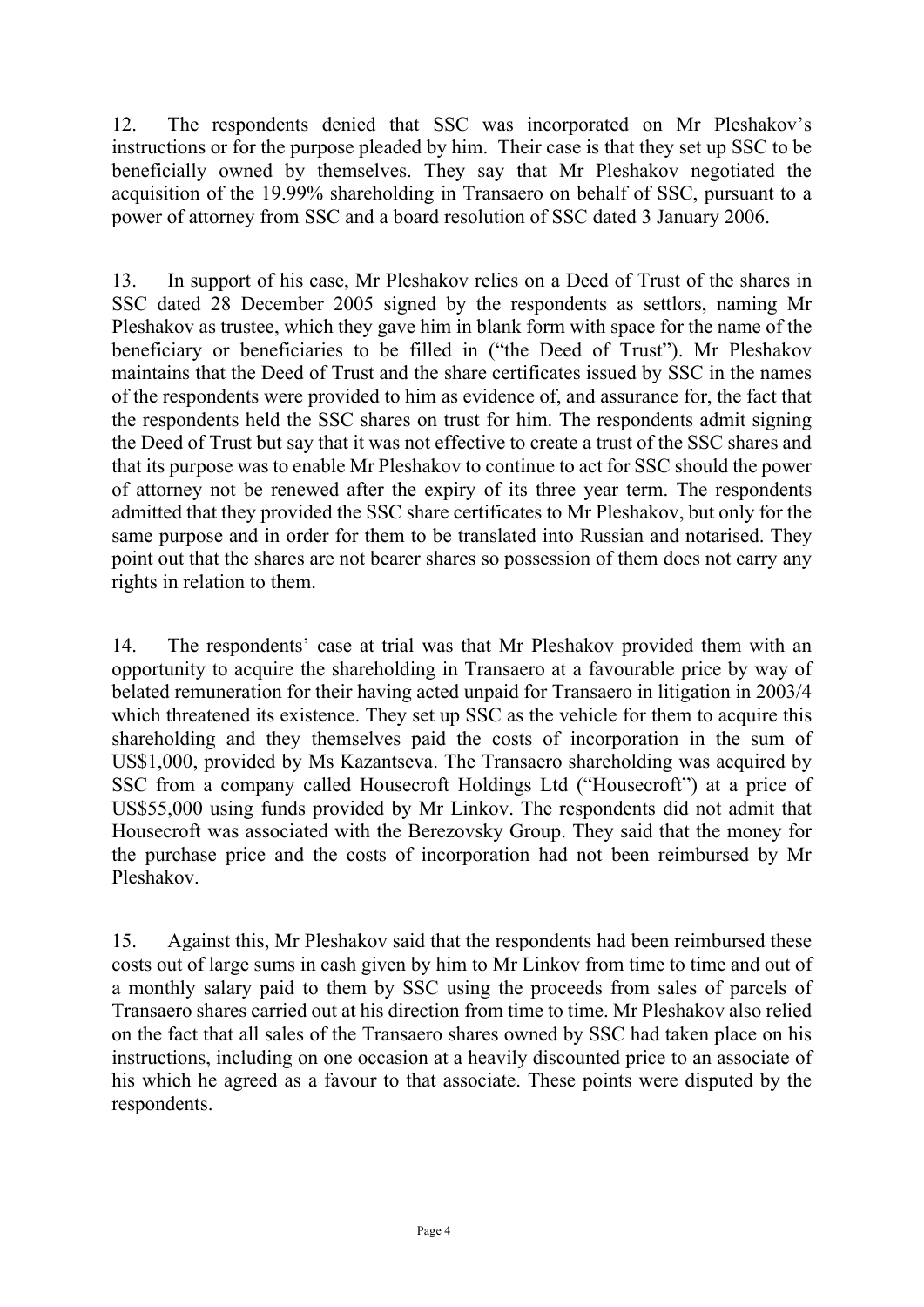16. By early 2013 Mr Pleshakov had fallen out with the respondents. On 27 May 2013 Mr Pleshakov demanded that they transfer their shares in SSC to him, but they refused. They also denied that Mr Pleshakov was entitled to have SSC's register of members rectified to show him as their owner. Therefore, Mr Pleshakov commenced this claim against them.

17. The trial before the judge took place between 27 and 31 October 2014. The judge heard evidence from Mr Pleshakov and the respondents and from Ms Olga Simonova, secretary to the board of Transaero, who worked closely with Mr Pleshakov at the relevant time.

18. In a careful and balanced judgment handed down on 12 November 2014, the judge rejected parts of Mr Pleshakov's account of events. In particular, the judge found that Mr Pleshakov and Mr Linkov did not meet in Moscow in late 2005. However, he made critical findings of fact in Mr Pleshakov's favour and disbelieved the respondents' evidence about what had happened and why. The principal findings made by the judge were as follows.

19. The judge found that in 2005 Mr Pleshakov's objective was to gain control of Transaero as set out in para 4 above and that it was improbable that he would have arranged for the acquisition of 19.99% of the shares in it to direct them into the hands of the respondents for their benefit. He also found that the respondents proceeded to incorporate SSC without knowing any of the details of the opportunity to acquire shares in Transaero. He accepted that Ms Kazantseva used US\$1,000 of her own money for that purpose, but this had been more than covered by her drawings of salary of  $\epsilon$ 4,000 per month from SSC between April 2007 and March 2013 and he found that she had been indemnified in this way.

20. The judge placed weight on an email dated 20 December 2005 from Mr Linkov to Ms Simonova, for Mr Pleshakov, which stated that "everything is proceeding according to plan" and that SSC was to be "our new partner". The judge interpreted the email in its context as referring to the fact that the respondents were assisting Mr Pleshakov in a plan of his and disbelieved Mr Linkov's explanation for it. He found Mr Linkov's reaction to questions about it "highly defensive". The judge also placed weight on an email of 11 January 2006 from Ms Simonova to Mr Linkov identifying the law firm which was "going to assist us", accepting her evidence that this concerned the acquisition of the Transaero shares. The judge observed that Mr Linkov would not have needed to be supplied with such information if his involvement in the acquisition was in a purely personal capacity.

21. The respondents' explanation for the genesis of the Deed of Trust was found to be "fanciful" and was disbelieved, as was their account of why they had given Mr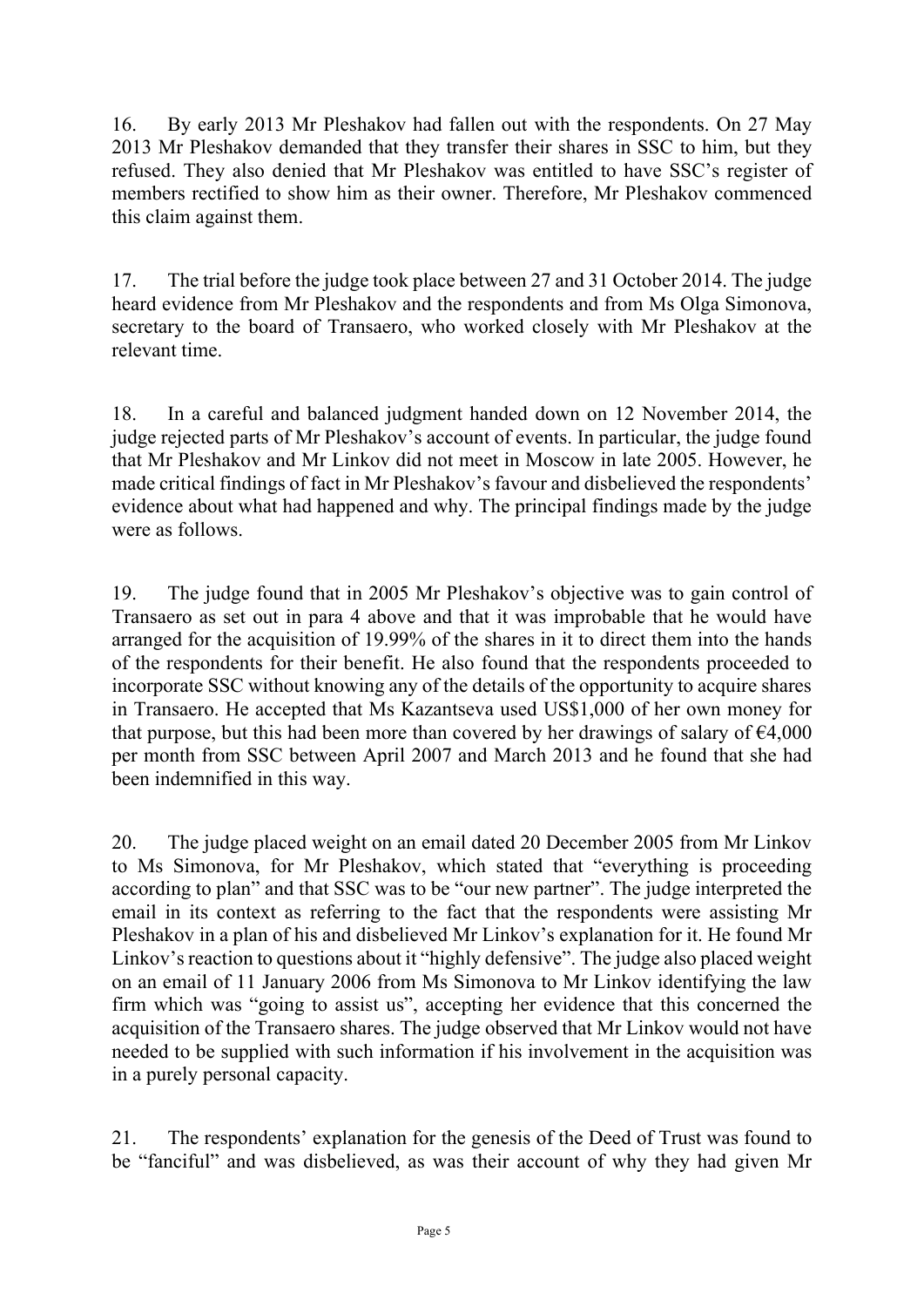Pleshakov the original SSC share certificates. In the judge's assessment, the provision of the Deed of Trust and the share certificates to Mr Pleshakov supported his case that the respondents held the SCC shares on trust for him. Even though the SSC shares were not bearer shares, possession of them by Mr Pleshakov gave him practical means to control to a degree what was done with the shares. The judge found that "[t]he Deed of Trust is compelling evidence that it was the intention of [the respondents] that [SSC] was to be and remain under the control of Mr Pleshakov" and that "[t]he most natural explanation for the fact that the certificates were placed in Mr Pleshakov's possession and left permanently in his custody is that he is beneficially entitled to the shares which they represent."

22. The judge referred to the facts that the SSC board resolution of 3 January 2006 was silent as to the amount SSC was to pay for each Transaero share and that both respondents said they were unaware of the actual purchase price for the shareholding being acquired until they saw the purchase agreement dated 31 March 2006 between SSC and Housecroft, which provided for the transfer of 307,540 Transaero shares for a consideration of US\$55,000. In the judge's view, these features of the case indicated that it was improbable that the respondents procured the incorporation of SSC for their own benefit, and much more likely that it was done at the request of Mr Pleshakov.

23. The judge found that the funds for SSC's payment of the consideration for the Transaero shares came from an account owned by Mr Linkov. However, relying on evidence from Ms Simonova, whom the judge described as an impressive witness and whose evidence he accepted, he found that Mr Pleshakov had given Mr Linkov cashfilled envelopes from time to time and that by these means he had reimbursed Mr Linkov for the provision of the money used to fund SSC's payment for the Transaero shares.

24. The judge found that between SSC's acquisition of the shares in Transaero and 2 February 2012 SSC entered into seven transactions for the sale of Transaero shares, none of which was arranged by the respondents. On 3 October 2006, without the knowledge or approval of the respondents, Mr Pleshakov arranged for the sale of 1% of Transaero to an associate for US\$20,000, which was apparently at a substantial undervalue since they had then been sold on by the associate for in excess of US\$5 million. The respondents did not protest. The judge found that all the other transactions were carried out on Mr Pleshakov's instructions, which were invariably complied with by the respondents. The respondents had never refused to carry out a transaction in Transaero shares proposed by Mr Pleshakov and the evidence to the contrary given by Ms Kazantseva was rejected. The judge placed weight on an email dated 9 September 2010 in which Mr Linkov wrote to Mr Pleshakov, "… all your instructions will be rigorously performed ...".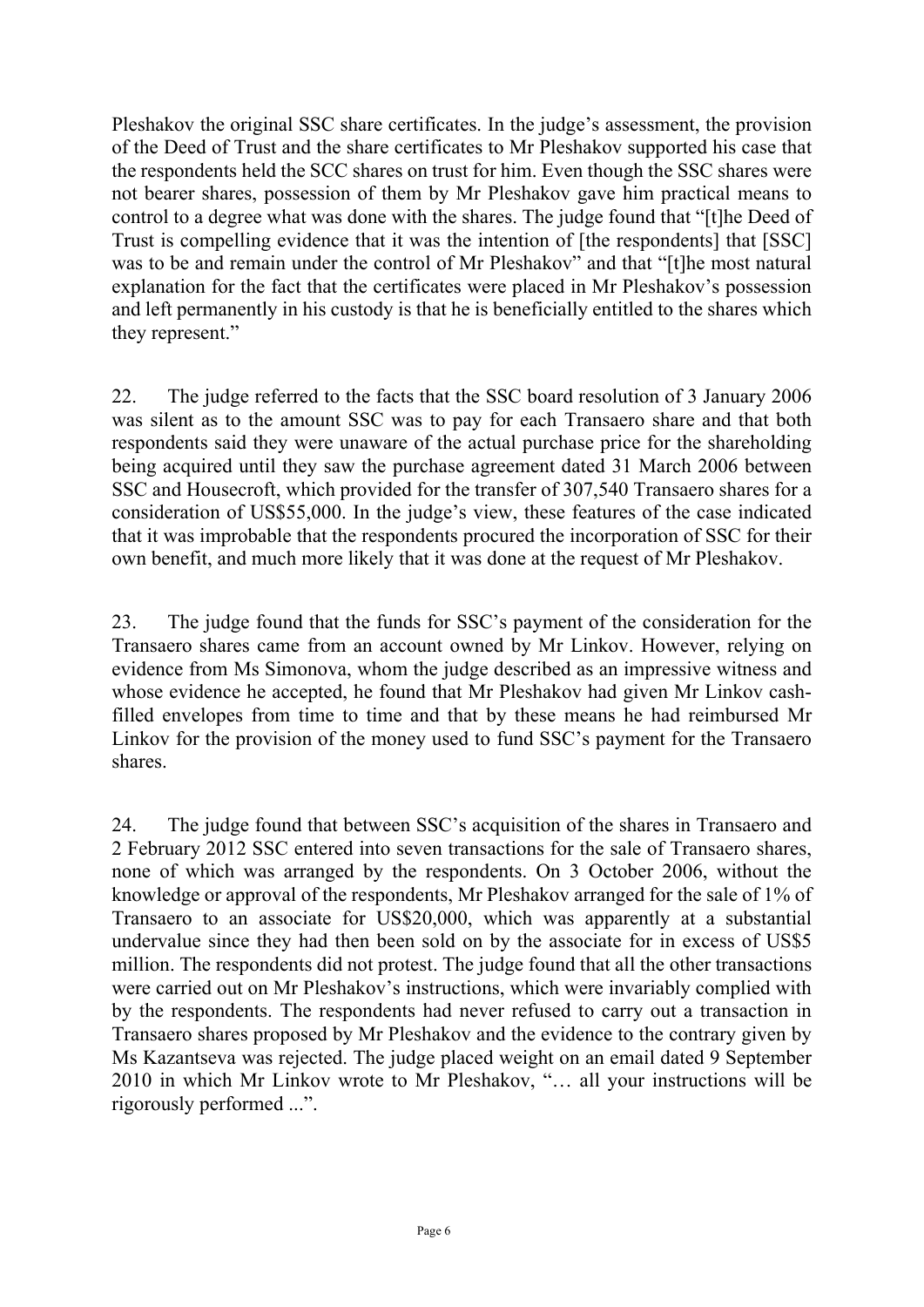25. On 5 October 2010 SSC passed a members' resolution amending its articles of association to provide that a resigning director should receive a bonus of  $\epsilon$ 1.2 million. The judge's view was that this was inconsistent with the idea that SSC was owned beneficially by the respondents, its only directors, and was not persuaded by Mr Linkov's attempt at an explanation. Instead, the judge found that this measure was adopted to provide protection for the respondents in case their relationship with Mr Pleshakov broke down, ie if he then took back from them the shares in SSC.

26. The judge also made findings regarding the use by SSC of funds it received from the sale of Transaero shares. In particular, he found that they had been used to acquire an apartment in Miami via a wholly owned subsidiary called Sky Ocean. The judge rejected Mr Linkov's evidence about this transaction and, on the basis of contemporaneous correspondence, found that the intention was that Mr Pleshakov should own the apartment beneficially (the implication being that he did so through his ownership of SSC).

27. A further matter relied on by the judge as support for Mr Pleshakov's case was that Mr Linkov followed Mr Pleshakov's instructions as to how he should exercise the voting rights attached to the Transaero shares at general meetings of Transaero. Mr Linkov said that he had discussed this with Mr Pleshakov, but did not accept that he had been given instructions. However, the judge accepted the evidence of Ms Simonova that she had passed on instructions from Mr Pleshakov and that these were invariably followed.

28. As for Mr Pleshakov's pleaded case (paragraph 6 of the Statement of Claim) that the respondents agreed to act as nominee shareholders of SSC in return for  $64,000$  per month, the judge referred to the monthly salary paid to Ms Kazantseva by SSC and to the cash payments to Mr Linkov by Mr Pleshakov. However, he did not make a finding that there had been such an agreement.

29. At para 62 the judge said:

"In my judgment the evidence establishes that [the respondents] acquired the [SSC] shares as nominees for Mr Pleshakov. Nothing that happened subsequent to that acquisition is inconsistent with that finding. Indeed, it fully harmonises with it. …"

30. The order made by the judge reflected Mr Pleshakov's claim in the claim form and in the relief sought in the Statement of Claim. He made declarations that the SSC shares registered in the names of the respondents are held on trust for Mr Pleshakov absolutely and that he is entitled to be registered as their owner.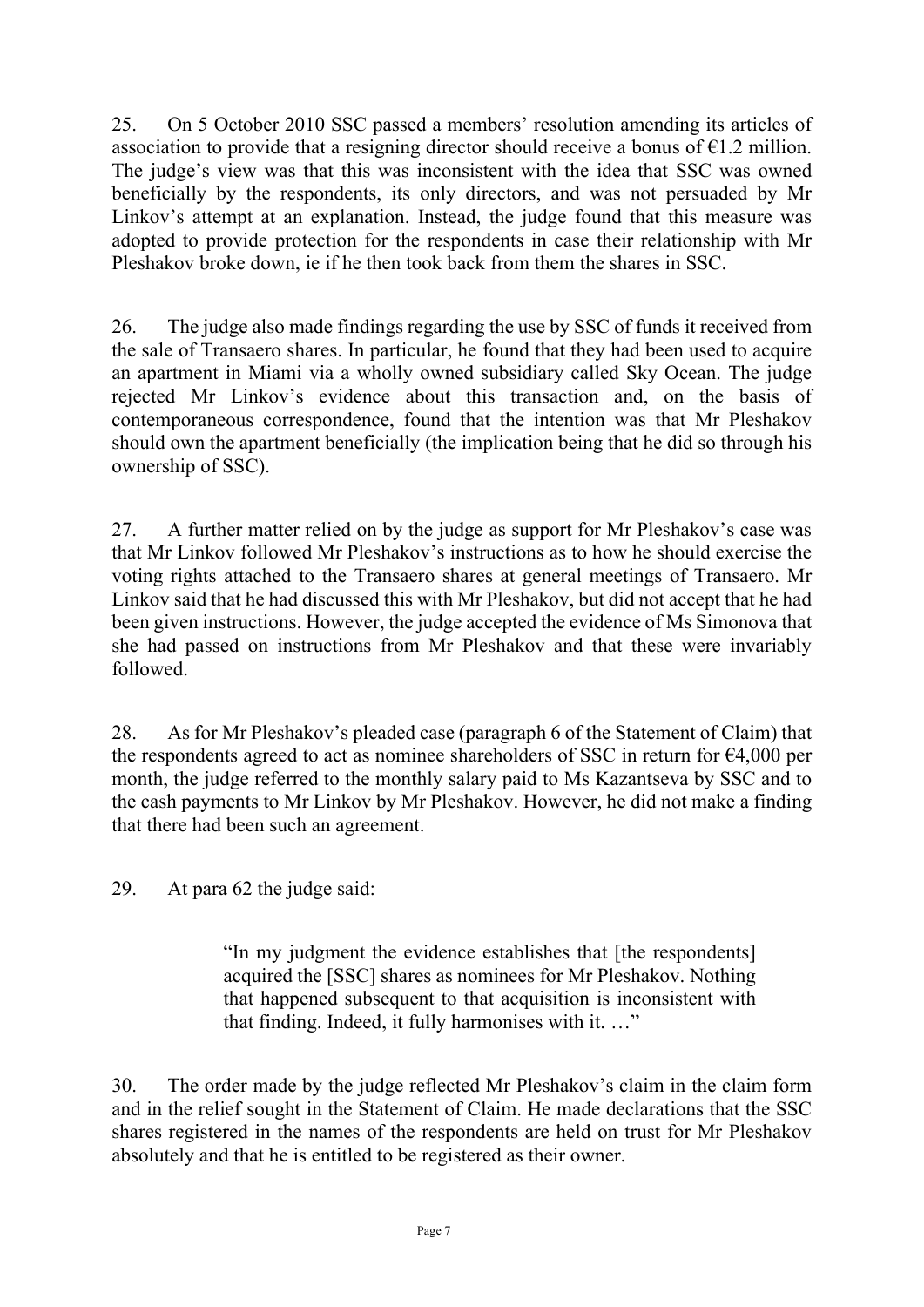#### *The judgment of the Court of Appeal*

31. Mr Linkov and Ms Kazantseva appealed to the Court of Appeal, which allowed the appeal and set aside the orders made by the judge. The hearing in the Court of Appeal took place on 20 May 2015, but judgment was only handed down on 1 November 2018. Baptiste JA gave the only substantive judgment, with which Thom and Gonsalves JJA agreed.

32. The Court of Appeal reminded themselves of well-known authority to the effect that an appellate court should not interfere with the evaluation of facts and inferences to be drawn from findings of fact unless the trial judge was plainly wrong. At para 33 Baptiste JA referred to the judgment of Lord Neuberger of Abbotsbury in *In re B (A Child) (Care Proceedings: Threshold Criteria)* [2013] UKSC 33; [2013] 1 WLR 1911, para 53, where he said that an appellate court could only interfere with a finding of fact made by a judge after hearing live evidence where there was no evidence to support the finding, where the finding was based on a misunderstanding of the evidence or where the finding was one which no reasonable judge could have reached. Baptiste JA also referred to *Assicurazioni Generali SpA v Arab Insurance Group* [2002] EWCA Civ 1642; [2003] 1 WLR 577, paras 15 and 16 (Clarke LJ) and *Langsam v Beachcroft LLP*  [2012] EWCA Civ 1230, para 72 (Arden LJ). At para 36 he noted that an appellate court is rarely justified in overturning a finding of fact by a trial judge which turns on the credibility of a witness and referred to *Beacon Insurance Co Ltd v Maharaj Bookstore Ltd* [2014] UKPC 21, para 17, where Lord Hodge said:

> "Where a judge draws inferences from his findings of primary fact which have been dependent on his assessment of the credibility or reliability of witnesses, who have given oral evidence… an appellate court may have to be similarly cautious in its approach to his findings of such secondary facts and his evaluation of the evidence as a whole."

Baptiste JA also referred to *Central Bank of Ecuador v Conticorp SA* [2015] UKPC 11 and guidance given by Lord Thankerton in *Watt (or Thomas) v Thomas* [1947] AC 484, 487-488:

> "I. Where a question of fact has been tried by a judge without a jury, and there is no question of misdirection of himself by the judge, an appellate court which is disposed to come to a different conclusion on the printed evidence, should not do so unless it is satisfied that any advantage enjoyed by the trial judge by reason of having seen and heard the witnesses, could not be sufficient to explain or justify the trial judge's conclusion; II. The appellate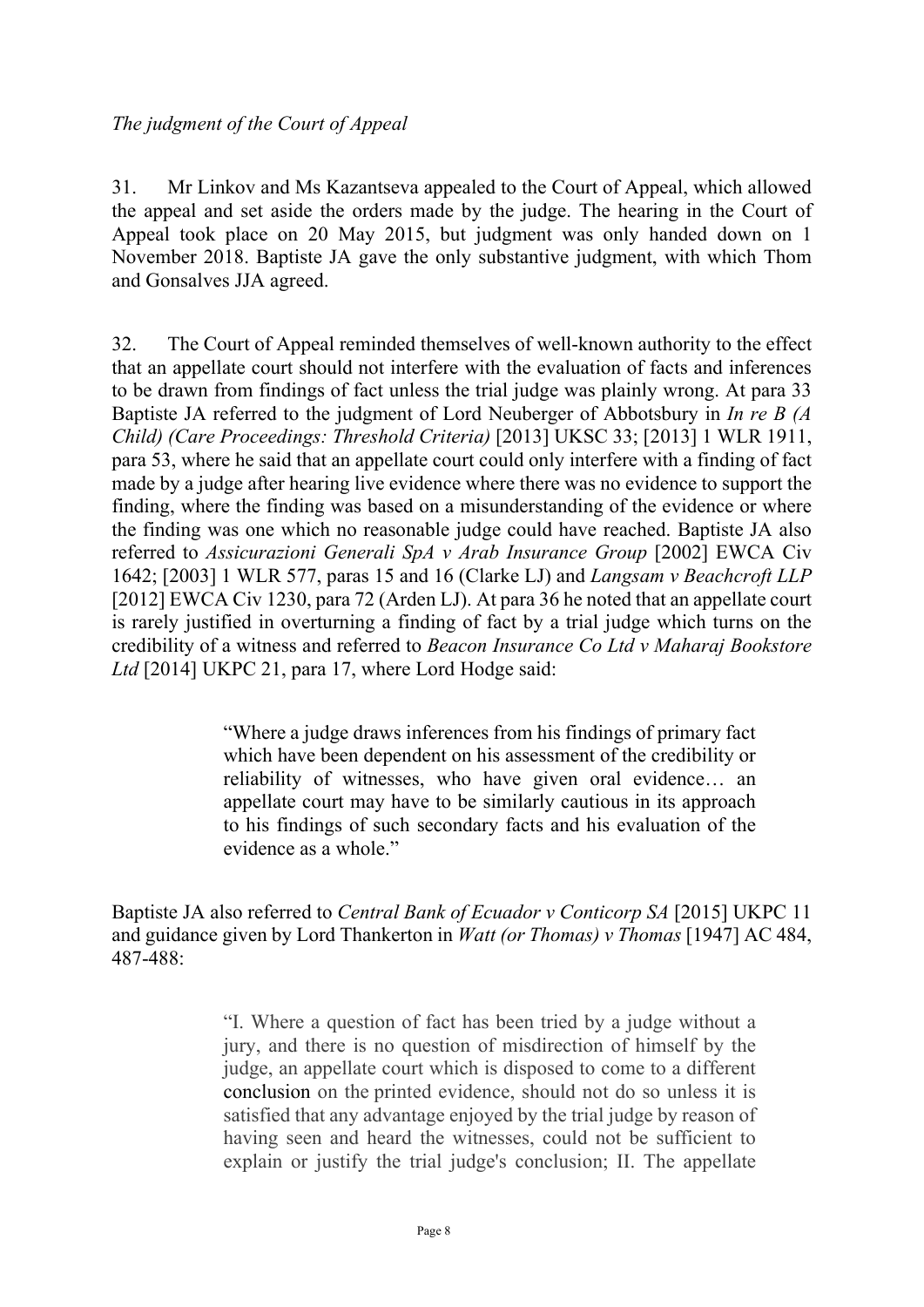court may take the view that, without having seen or heard the witnesses, it is not in a position to come to any satisfactory conclusion on the printed evidence; III. The appellate court, either because the reasons given by the trial judge are not satisfactory, or because it unmistakably so appears from the evidence, may be satisfied that he has not taken proper advantage of his having seen and heard the witnesses, and the matter will then become at large for the appellate court."

The Board also finds it helpful to refer to the speech of Viscount Simon in that case, at p 486:

"… an appellate court has, of course, jurisdiction to review the record of the evidence in order to determine whether the conclusion originally reached upon that evidence should stand; but this jurisdiction has to be exercised with caution. If there is no evidence to support a particular conclusion (and this is really a question of law), the appellate court will not hesitate so to decide. But if the evidence as a whole can reasonably be regarded as justifying the conclusion arrived at at the trial, and especially if that conclusion has been arrived at on conflicting testimony by a tribunal which saw and heard the witnesses, the appellate court will bear in mind that it has not enjoyed this opportunity and that the view of the trial judge as to where credibility lies is entitled to great weight. This is not to say that the judge of first instance can be treated as infallible in determining which side is telling the truth or is refraining from exaggeration. Like other tribunals, he may go wrong on a question of fact, but it is a cogent circumstance that a judge of first instance, when estimating the value of verbal testimony, has the advantage (which is denied to courts of appeal) of having the witnesses before him and observing the manner in which their evidence is given."

33. However, according to the Court of Appeal, the judge had made fundamental errors in his assessment of the evidence, including in particular that he had based his decision on a finding that there had been an oral agreement between Mr Pleshakov and the respondents, but in circumstances where he failed to explain or make relevant findings as to how, when and where it was made. This meant that the Court of Appeal was free to carry out its own evaluation and arrive at its own conclusion on the facts. Proceeding in that way, the Court of Appeal held that having regard to the inherent probabilities and objective facts, Mr Pleshakov failed to establish that there had been an oral agreement that the respondents would act as his nominees. In the view of the Court of Appeal, this was a case in which an oral agreement had to be proved and Mr Pleshakov failed to establish that there had been one. That was so in relation to both respondents. In particular, so far as Ms Kazantseva was concerned, as the respondents complained, it had never been alleged by Mr Pleshakov that she was a party to the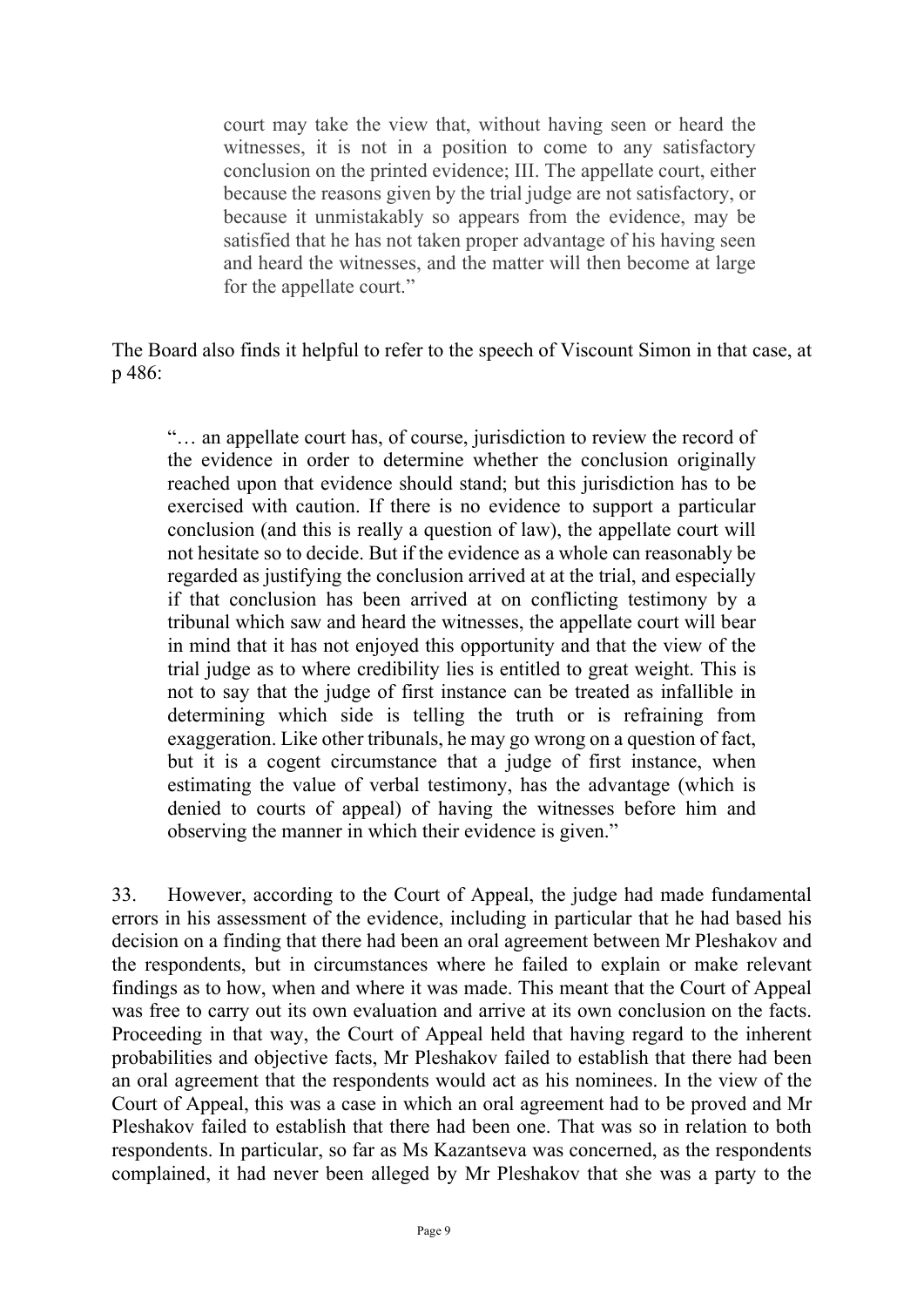alleged nominee agreement, nor that she had authorised Mr Linkov to make such an agreement on her behalf, nor that she had ratified it. The Court of Appeal found that no oral agreement had been made between Mr Pleshakov and the respondents and relied on this and other matters to conclude that the respondents were the beneficial owners of the SSC shares registered in their names.

34. Baptiste JA said (para 43) that the judge had found that on Mr Pleshakov's case there was an entitlement on the part of the respondents to indemnification of their expenses in setting up SSC, but "[a]lthough the learned judge thought that it was likely that indemnification would have occurred there was … no evidence of reimbursement". Therefore, the respondents' payment of the costs of incorporation and provision of funds to acquire the Transaero shares "went a long way in demonstrating that the appellants were the beneficial and legal owners of the shares in [SSC]".

35. According to Baptiste JA (para 45) the judge had made a fundamentally flawed evaluation of the issue whether Mr Pleshakov owned the Transaero shares which were acquired by SSC and "this ownership issue should have weighed so heavily as to disprove the alleged oral agreement", by itself or alongside other factors. The judge found that Mr Pleshakov had failed to establish that he had ever acquired a beneficial interest in any of the shares in Transaero owned by the Berezovsky Group and according to Baptiste JA (para 46) this meant "it was not open to him to find that [SSC] had been incorporated as part of a plan to disguise such beneficial ownership" and it was "inherently self-contradictory for the judge to reason that Mr Pleshakov would not have parted with the Transaero shares when he had never owned them and they were never his to part with." Baptiste JA accepted (para 48) the respondents' submission that the judge "should have found that the whole basis of Mr Pleshakov's case was destroyed by the fact that he did not own the Transaero shares in the first place, either directly or through [Housecroft]" and said "Mr Pleshakov's inability to establish the oral agreement and the fundamental building block of the ownership of the Transaero shares meant that his case fell apart." He accepted (para 49) the respondents' submissions that the judge's rejection of Mr Pleshakov's pleaded case as regards the time, place and existence of the alleged oral nominee agreement along with the other matters referred to above showed that his case as regards the existence of the oral agreement was bound to fail. These matters supported the respondents' case that they were intended to be the beneficial owners of the shares in SSC.

36. As regards the conduct of the parties after SSC acquired the Transaero shares, the respondents emphasised features which tended to support their account that they were the beneficial owners of the SSC shares, including that Mr Pleshakov had shown no interest over the years in millions of dollars of income received by SSC, that after the initial sale of Transaero shares to an associate of his on 3 October 2006 Mr Pleshakov undertook to the respondents not to enter into any further sales on behalf of SSC without the respondents' consent and that on 12 December 2011 a SSC board resolution was passed, in the period when Mr Pleshakov and his daughter were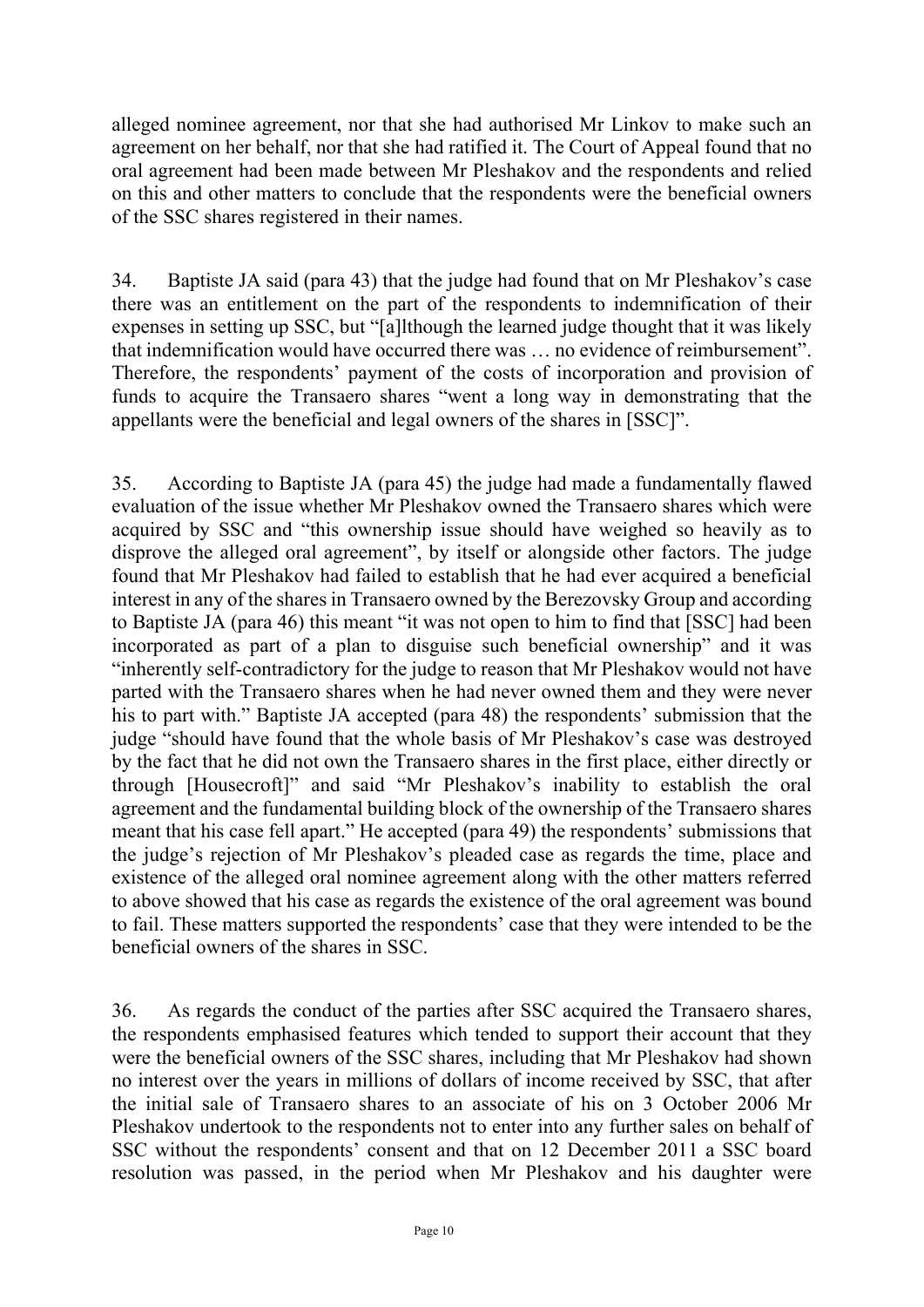directors, that Mr Linkov had sole executive power over SSC. Baptiste JA accepted their case, placing particular emphasis on this last point. He also observed (para 54) that the evidence about how Mr Linkov exercised the voting rights attached to the Transaero shares was "not … probative of the existence of the alleged oral agreement."

37. Baptiste JA discounted the weight given by the judge to the fact that the respondents had given Mr Pleshakov the original SSC share certificates, as they were not bearer shares and possession of the certificates did not give power or rights to the possessor (paras 56-57), and (at paras 58-61) discounted the weight he had placed on the Deed of Trust, concluding (para 61) "[i]n the circumstances, reference to the [Deed of Trust] cannot hide Mr Pleshakov's inability to identify the agreement on which his case was said to be based."

38. The Court of Appeal set aside the order made by the judge.

39. Mr Pleshakov now appeals to the Board.

## *Discussion*

40. Mr Robert Levy QC for Mr Pleshakov submits that the Court of Appeal erred in a number of ways. It misunderstood the basis of the judge's decision, which was focused on examining whether the SSC shares were held on trust for Mr Pleshakov rather than on whether there was a contract between him and the respondents. The judge had not found that there was a contract and did not need to for the purposes of the trust analysis he carried out. The Court of Appeal was wrong to focus in its judgment on whether a contract had been made or not. Further, the Court of Appeal had wrongly interfered with factual findings and factual evaluations made by the judge, which he had been entitled to make on the evidence before him. Mr Levy also submitted that the Court of Appeal's own evaluation of the case, made without seeing the witnesses, was fundamentally flawed, in that it ignored important findings by the judge.

41. Mr Levy contends that the judge was entitled on the evidence before him to make the findings of primary fact and to draw inferences from that evidence and those findings as he did. On the judge's evaluation of the facts, the three certainties necessary to create a trust had been established (see *Snell's Equity*, 34th ed, para 22-012): (i) there was certainty of intention, in that the respondents were found to have set up SSC on the instructions of Mr Pleshakov with the intention that the shares in it would be held for his benefit; (ii) there was certainty of subject matter, ie the shares in SSC held by each of the respondents; and (iii) there was certainty as to the object of the trust, in that Mr Pleshakov was to be the beneficial owner of the shares.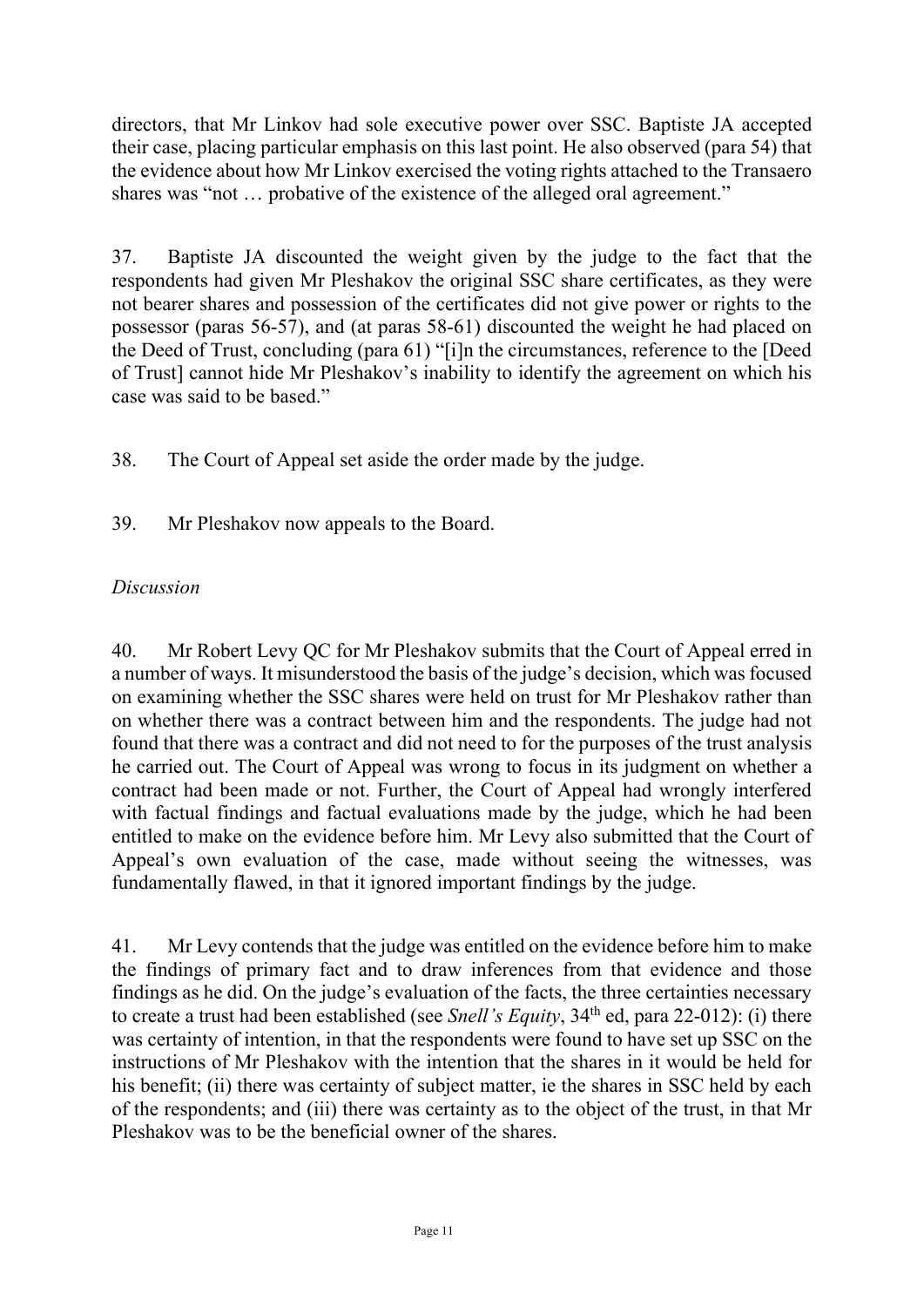42. Ms Barbara Dohmann QC for the respondents supported the decision of the Court of Appeal and the reasons given by Baptiste JA. She also submitted that the argument presented by Mr Levy, based on trust rather than contract, was completely new and was not open to him on the appeal to the Board.

#### *A new argument on the appeal?*

43. The Board will deal first with Ms Dohmann's submission that the way Mr Levy puts Mr Pleshakov's case to the Board is materially different from the way it was pleaded and presented in the lower courts. The Board does not accept this submission. Mr Pleshakov's case throughout was that, in the circumstances in which SSC was set up, the respondents held the shares in it on trust for him.

44. The relevant parts of Mr Pleshakov's claim form and Statement of Claim are referred to above. From the outset, his case was based on an allegation of a trust. It is true that, in support of that claim, at paragraph 6 of the Statement of Claim he pleaded that there had been a nominee agreement between him and the respondents, but that was not the only matter relied upon in support of the trust alleged, nor was it an essential part of his case based on trust principles.

45. The Board is satisfied that Mr Pleshakov's case in the lower courts was presented throughout on this basis. This was clear from, among other things, Mr Pleshakov's witness statement at trial and the skeleton arguments both at first instance and in the Court of Appeal. It is clear from the judge's judgment that he understood this. As pointed out above, he made no finding that there was a contract between Mr Pleshakov and the respondents, but nonetheless concluded that a trust had arisen in relation to the SSC shares. Counsel then appearing for Mr Pleshakov (Mr Terence Mowschenson QC) made it clear in his oral submissions to the Court of Appeal that his case was based on trust principles and did not depend on whether there was a contract.

46. The same point has been properly raised by Mr Pleshakov in his grounds of appeal to the Board. It is not a new point and Mr Pleshakov is entitled to pursue it at this level.

### *Applicable principles of trust law*

47. The Board agrees with Mr Levy's submission that as a matter of law it was not necessary for the judge to determine whether or not there was an oral contractual agreement between Mr Pleshakov and the respondents in order to reach the conclusion that the SSC shares were held by the respondents on trust for Mr Pleshakov absolutely. The creation of an express trust, whether a bare trust or otherwise, does not require any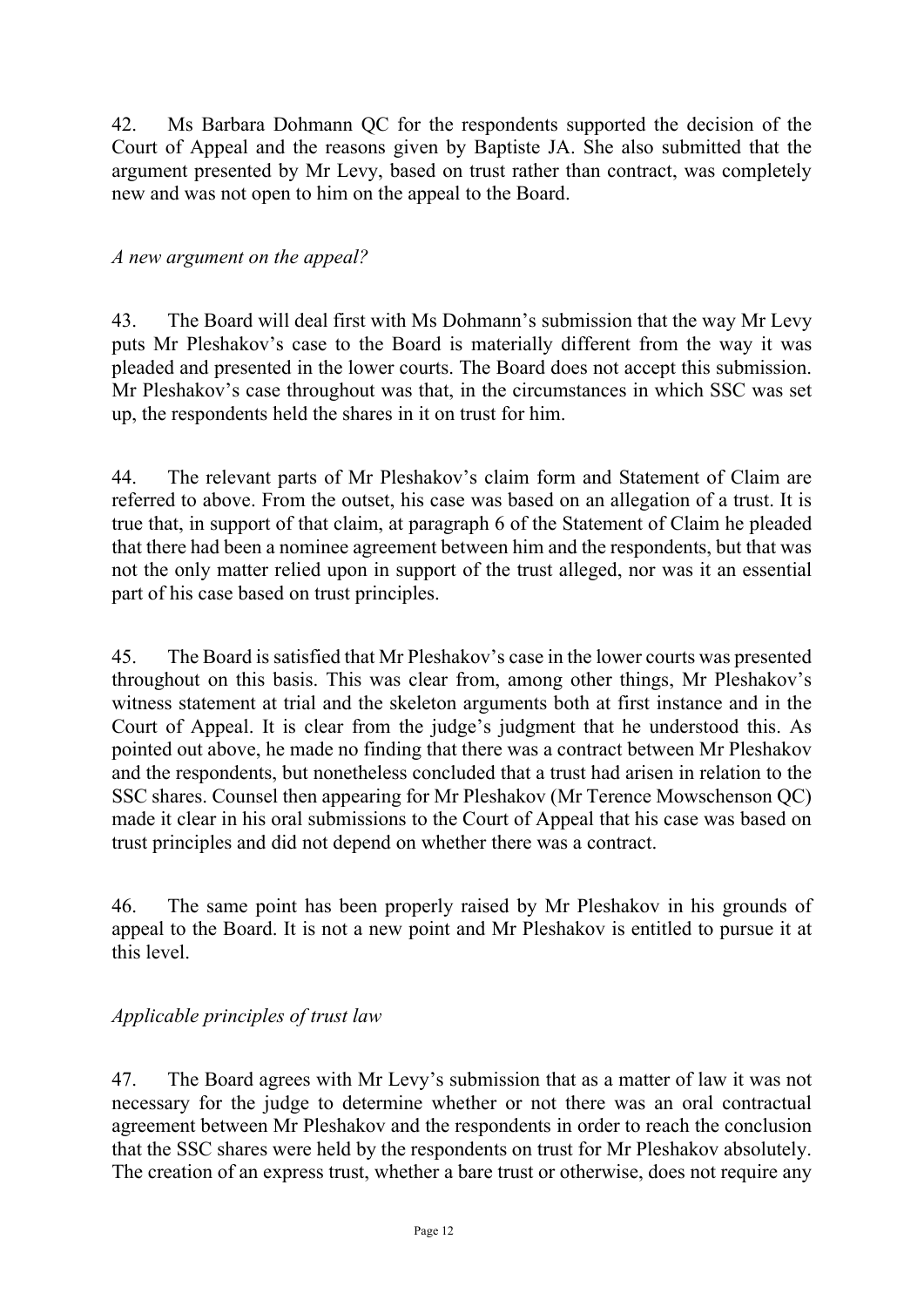form of contractual agreement between the settlor and the beneficiaries. As Mr Levy points out, trusts can be created (and often are created) by the unilateral act of the settlor without any involvement on the part of the beneficiaries. All that is required for the valid creation of a trust is the three certainties identified in *Snell's Equity*, 34<sup>th</sup> ed, para 22-012, referred to at para 41 above. The issue in the present case is whether it has been established that the settlor (ie the respondents) intended to create a trust of their shares when they set up SSC.

48. As Mr Levy submits, in relation to establishing certainty of intention to create a trust neither a written trust instrument nor any formal language is required (this may be subject to formality requirements imposed by statute, but there are none in this case). Informal language can be sufficient and the necessary intention can be inferred from conduct: *Paul v Constance* [1977] 1 WLR 527, 531G (Scarman LJ); *Dhingra v Dhingra*  (1999) 2 ITELR 262 (CA), 265d (Lindsay J); and *Ong v Ping* [2017] EWCA Civ 2069, para 58 (Sir Colin Rimer). As Megarry J said in *In re Kayford Ltd* [1975] 1 WLR 279, 282, "the question is whether in substance a sufficient intention to create a trust has been manifested."

49. In the present case, the judge was satisfied on the evidence that the respondents intended to acquire the SSC shares to hold them on a bare trust for Mr Pleshakov. It does not appear that these authorities were cited to him, but as Mr Levy pointed out he was an experienced commercial judge well versed in trust law who may be taken to have understood these basic principles very well. It is evident from his judgment that he did and that he focused on the correct question.

50. Ms Dohmann submitted that the judge had concentrated in his analysis on the position of Mr Linkov and did not analyse the position of Ms Kazantseva separately as he should have done, nor did he give adequate reasons to conclude that she intended to hold her shares in SSC on trust for Mr Pleshakov. However, the Board considers that on a fair reading of the judgment the judge's reasoning covers both respondents. The evidence was that the respondents acted together in setting up SSC and it was a fair inference in the circumstances that their intention was the same in doing so. On the judge's findings, they acted together to implement a plan devised by Mr Linkov for Mr Pleshakov's benefit. Ms Kazantseva signed the Deed of Trust and gave the originals of her share certificates to Mr Pleshakov in the same way as Mr Linkov. There was still less reason for Mr Pleshakov to wish to have the Transaero shares transferred for Ms Kazantseva's benefit than there was reason for him to wish Mr Linkov to have the benefit of them. The judge found that she was reimbursed for her outlay in setting up SSC.

51. Ms Dohmann made submissions to the Board regarding different meanings which might attach to the idea of nomineeship. However, it is not necessary to go into this, since it is clear that the judge focused on whether the respondents held the SSC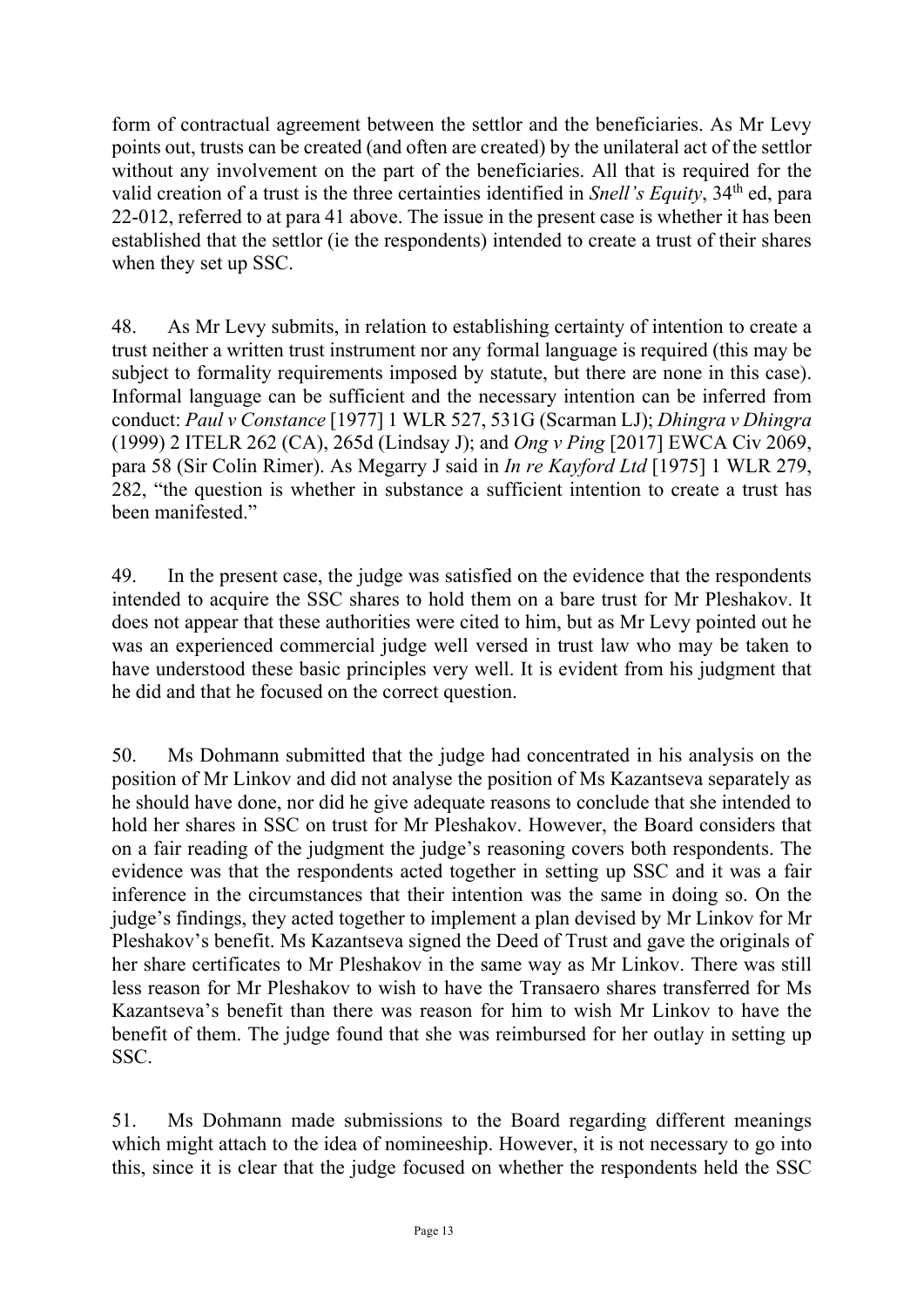shares on a bare trust for Mr Pleshakov and, in so far as he described them as nominees for Mr Pleshakov, he used the term in that sense.

## *Errors by the Court of Appeal*

52. The Court of Appeal directed themselves correctly concerning the general principles regarding the caution to be exercised by an appellate court before it can properly overturn findings of fact or inferences drawn from facts by a first instance judge who has heard oral evidence and in doing so has had a full opportunity to weigh all the competing elements in the evidence against each other. The Board does not find it necessary to add to the case-law on that topic in this judgment.

53. In the Board's view, this was a classic case in which there was a good deal to be said on each side regarding the primary facts and what inferences should be drawn from the primary facts and the circumstances in which the parties were acting. It is the function of the trial judge in such a case to weigh carefully the points made by each side and come to definite conclusions. That is what the judge did. He rejected parts of Mr Pleshakov's evidence and aspects of his case, but still found that the inference was to be drawn that the respondents acquired the SSC shares intending to hold them on trust for Mr Pleshakov absolutely. In the Board's opinion, the judge was fully entitled to weigh the evidence as he did and come to that conclusion.

54. The Court of Appeal considered that the judge committed certain fundamental errors in evaluating the facts which meant that his assessment of the evidence and the conclusions to be drawn in the light of it could not stand. With all respect to the Court of Appeal, the Board cannot agree that the judge made any fundamental error.

55. The principal error identified by Baptiste JA was that the judge based his judgment on a finding that there was a contractual agreement between Mr Pleshakov and the respondents which was unsupported by his analysis of the evidence and was wrong. In the Board's view, however, it is clear that the judge did not base his decision on any such finding. As explained above, the judge's judgment was based on an orthodox trusts analysis which did not depend in any way on a contract between Mr Pleshakov and the respondents. As to the contract pleaded in paragraph 6 of the Statement of Claim, it is notable that the judge made no finding that such a contract had been made.

56. Baptiste JA criticised the judge for finding that the costs of incorporating SSC and of providing it with the funds required to acquire the Transaero shares which were originally borne by the respondents had been reimbursed by Mr Pleshakov. However, the judge made express findings that they had been and such findings were properly available to him on the evidence. The circumstances were murky, but the judge